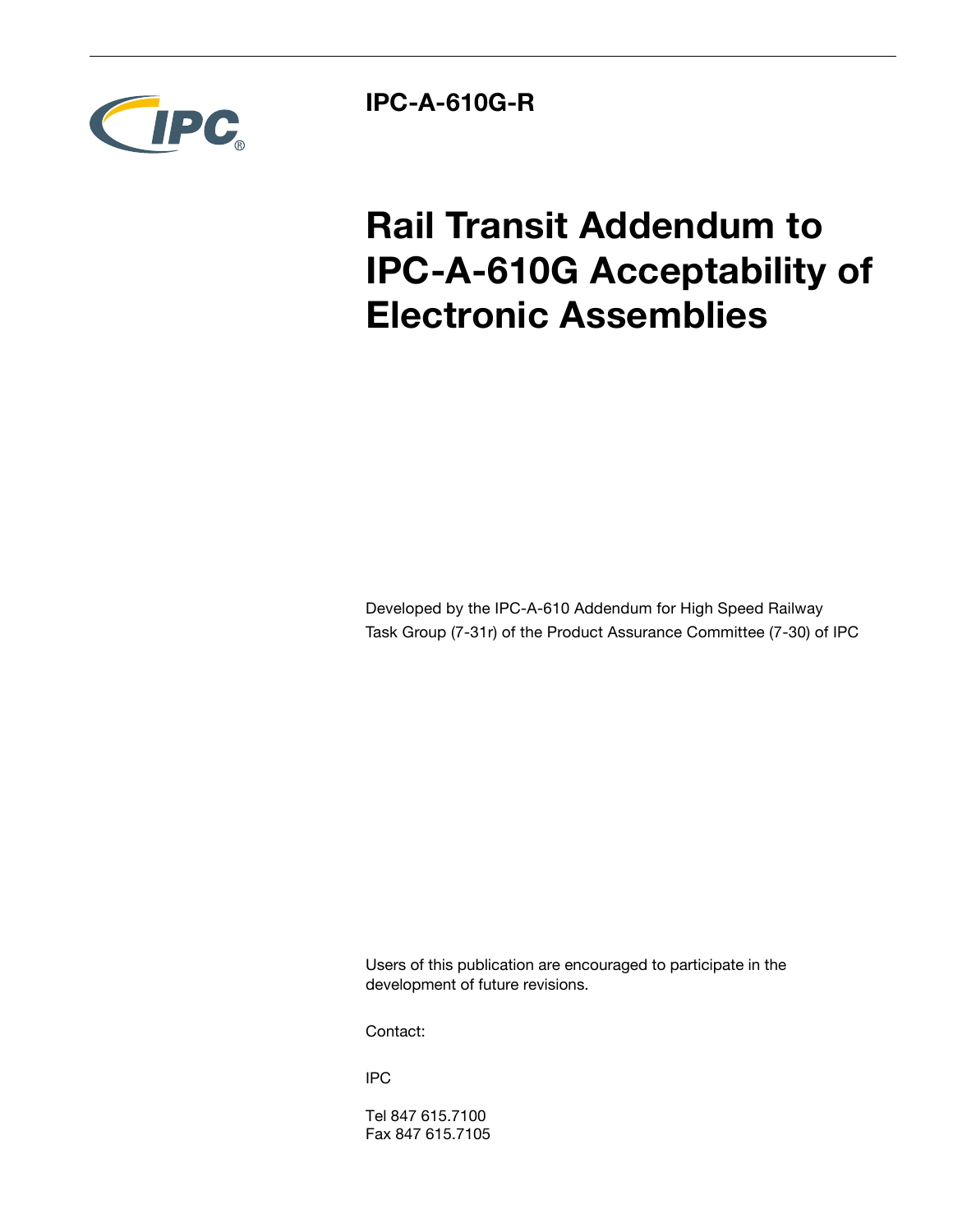### **Rail Transit Addendum to IPC-A-610G Acceptability of Electronic Assemblies**

#### **Table of Contents**

The following reference numbers are to IPC-A-610G Clauses that are added (identified with "New") or modified in this Addendum.

| 1                  | General                                                                                                       |
|--------------------|---------------------------------------------------------------------------------------------------------------|
| 1.1                | Scope                                                                                                         |
| 1.3                | Classification                                                                                                |
| 1.7                | Order of Precedence                                                                                           |
| 2                  | <b>Applicable Documents</b>                                                                                   |
| 2.1                | <b>IPC Documents</b>                                                                                          |
| 2.2                | <b>Electrostatic Association Documents</b>                                                                    |
| 2.3                | International Electrotechnical<br><b>Commission Documents</b>                                                 |
| 2.4                | <b>Military Standards</b>                                                                                     |
| 2.5 (New)          | <b>ISO-IRIS Documents</b>                                                                                     |
| 3                  | Protecting the Assembly - EOS/ESD<br>and Other Handling Considerations                                        |
| 3.1                | <b>EOS/ESD Prevention</b>                                                                                     |
| 3.1.1              | EOS/ESD Prevention - Electrical<br>Overstress (EOS)                                                           |
| 3.3.3              | <b>Handling Considerations</b><br>- Contamination                                                             |
| 3.3.6              | Handling Considerations - Gloves and<br><b>Finger Cots</b>                                                    |
| 4                  | Hardware                                                                                                      |
| 4.1.5.3<br>(New)   | Hardware Installation - Threaded<br><b>Fasteners and Other Threaded</b><br>Hardware - Assembly                |
| 4.3.2.2<br>(New)   | Connector Pins - Press Fit Pins -<br><b>Compliant Press Fit Pins</b>                                          |
| 4.3.2.2.1<br>(New) | Connector Pins - Press Fit Pins -<br>Compliant Press Fit Pins - Standalone<br>Press-fit Pin Inserted into PCB |
| 4.3.2.2.2<br>(New) | Connector Pins - Press Fit Pins -<br>Compliant Press Fit Pins - Press-fit<br>Pins Inserted into Housing       |
| 4.4                | <b>Wire Bundle Securing</b>                                                                                   |
| 4.5                | Routing - Wire and Wire Bundles                                                                               |
| 5                  | Soldering                                                                                                     |

| 5.2.15 (New) | Soldering Anomalies - Component<br><b>Tilted/Lifted</b>                                                                                                             |
|--------------|---------------------------------------------------------------------------------------------------------------------------------------------------------------------|
| 7            | Through-Hole Technology                                                                                                                                             |
| 7.1.2.2      | Component Mounting - Lead Forming<br>- Space between Seal/Weld and Bend                                                                                             |
| 7.1.5        | Component Mounting - DIP/SIP<br><b>Devices and Sockets</b>                                                                                                          |
| 7.2.2.1      | Component Securing - Adhesive<br>Bonding - Nonelevated Components                                                                                                   |
| 7.2.2.2      | Component Securing - Adhesive<br>Bonding - Elevated Components                                                                                                      |
| 7.3.5        | Supported Holes - Solder                                                                                                                                            |
| 7.3.5.2      | Supported Holes - Solder - Solder<br>Destination Side - Lead to Barrel (B)                                                                                          |
| 7.3.5.4      | Supported Holes - Solder - Solder<br>Source Side - Lead to Barrel (D)                                                                                               |
| 7.3.5.12     | Supported Holes - Solder - Board in<br>Board                                                                                                                        |
| 7.4.3        | Unsupported Holes - Wire/Lead<br>Protrusion                                                                                                                         |
| 8            | <b>Surface Mount Assemblies</b>                                                                                                                                     |
| 8.2.1        | <b>SMT Leads - Plastic Components</b>                                                                                                                               |
| 8.3.1        | <b>SMT Connections - Chip Components</b><br>- Bottom Only Terminations                                                                                              |
| 8.3.1.4      | <b>SMT Connections - Chip Components</b><br>- Bottom Only Terminations - Solder<br>Joint Length (D)                                                                 |
| 8.3.2        | SMT Connections - Rectangular or<br>Square End Chip Components - 1,2,3<br>or 5 Side Termination(s)                                                                  |
| 8.3.2.4      | SMT Connections - Rectangular or<br>Square End Chip Components - 1,2,3<br>or 5 Side Termination(s) - Solder Joint<br>Length (D)                                     |
| 8.3.2.8      | SMT Connections - Rectangular or<br>Square End Chip Components -<br>1,2,3 or 5 Side Termination(s) -<br>End Overlap (J)                                             |
| 8.3.2.9.1    | SMT Connections - Rectangular or<br>Square End Chip Components - 1,2,3<br>or 5 Side Termination(s) - Termination<br>Variations - Mounting on Side<br>(Billboarding) |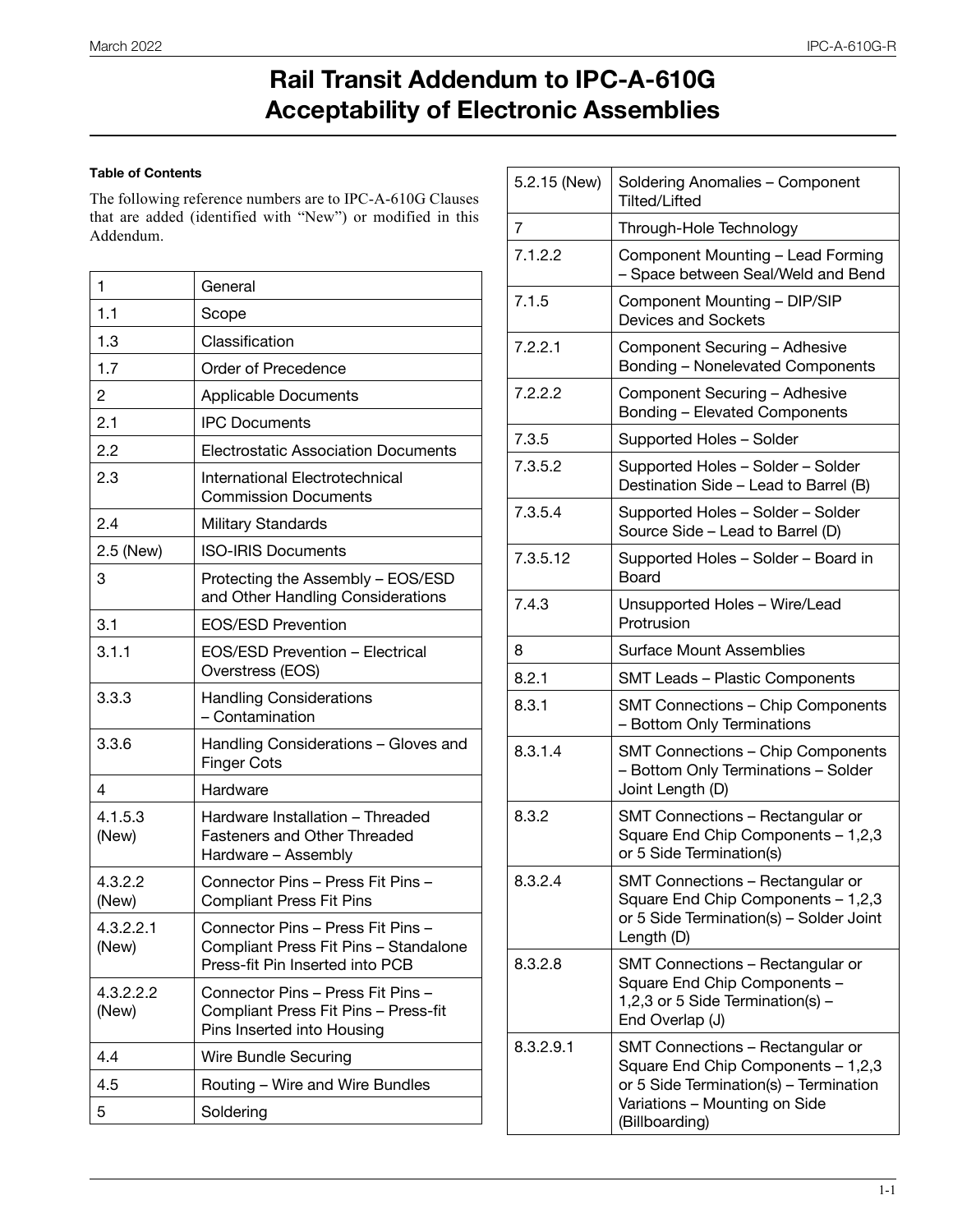| 8.3.2.9.2           | SMT Connections - Rectangular or<br>Square End Chip Components - 1,2,3<br>or 5 Side Termination(s) - Termination<br>Variations - Mounting Upside Down                   |
|---------------------|-------------------------------------------------------------------------------------------------------------------------------------------------------------------------|
| 8.3.2.10.3<br>(New) | SMT Connections - Rectangular or<br>Square End Chip Components - 1,2,3<br>or 5 Side Termination(s) - Termination<br>Variations - Center Terminations - Side<br>Overhang |
| 8.3.4               | <b>SMT Connections - Castellated</b><br><b>Terminations</b>                                                                                                             |
| 8.3.4.6             | SMT Connections -<br>Castellated Terminations -<br>Minimum Fillet Height (F)                                                                                            |
| 8.3.5               | SMT Connections - Flat Gull Wing<br>Leads                                                                                                                               |
| 8.3.5.9<br>(New)    | SMT Connections - Flat Gull Wing<br>Leads - Inclined Lead                                                                                                               |
| 8.3.6.10<br>(New)   | SMT Connections - Round or<br>Flattened (Coined) Gull Wing Leads -<br><b>Inclined Lead</b>                                                                              |
| 8.3.15              | <b>SMT Connections - Flattened Post</b><br>Connections                                                                                                                  |
| 8.3.15.1            | <b>SMT Connections - Flattened Post</b><br>Connections - Maximum Termination<br>Overhang - Square Solder Land                                                           |
| 8.3.15.2            | <b>SMT Connections - Flattened Post</b><br>Connections - Maximum Termination<br>Overhang - Round Solder Land                                                            |
| 8.3.15.3            | <b>SMT Connections - Flattened Post</b><br>Connections - Maximum Fillet Height                                                                                          |
| 9                   | <b>Component Damage</b>                                                                                                                                                 |
| 9.1                 | Loss of Metallization                                                                                                                                                   |
| 9.3                 | Leaded/Leadless Devices                                                                                                                                                 |
| 9.4                 | <b>Ceramic Chip Capacitors</b>                                                                                                                                          |
| 10                  | <b>Printed Circuit Boards and Assemblies</b>                                                                                                                            |
| 10.2.2              | Laminate Conditions - Blistering and<br>Delamination                                                                                                                    |
| 10.8                | <b>Conformal Coating</b>                                                                                                                                                |
| 10.8.2              | Conformal Coating - Coverage                                                                                                                                            |
| 11                  | Discrete Wiring                                                                                                                                                         |
| 11.1                | Solderless Wrap                                                                                                                                                         |
| 11.1.1              | Solderless Wrap - Number of Turns                                                                                                                                       |
| 11.1.2              | Solderless Wrap - Turn Spacing                                                                                                                                          |
| 11.1.5              | Solderless Wrap - Connection Position                                                                                                                                   |
| 11.1.10             | Solderless Wrap - Damaged<br><b>Conductors and Terminals</b>                                                                                                            |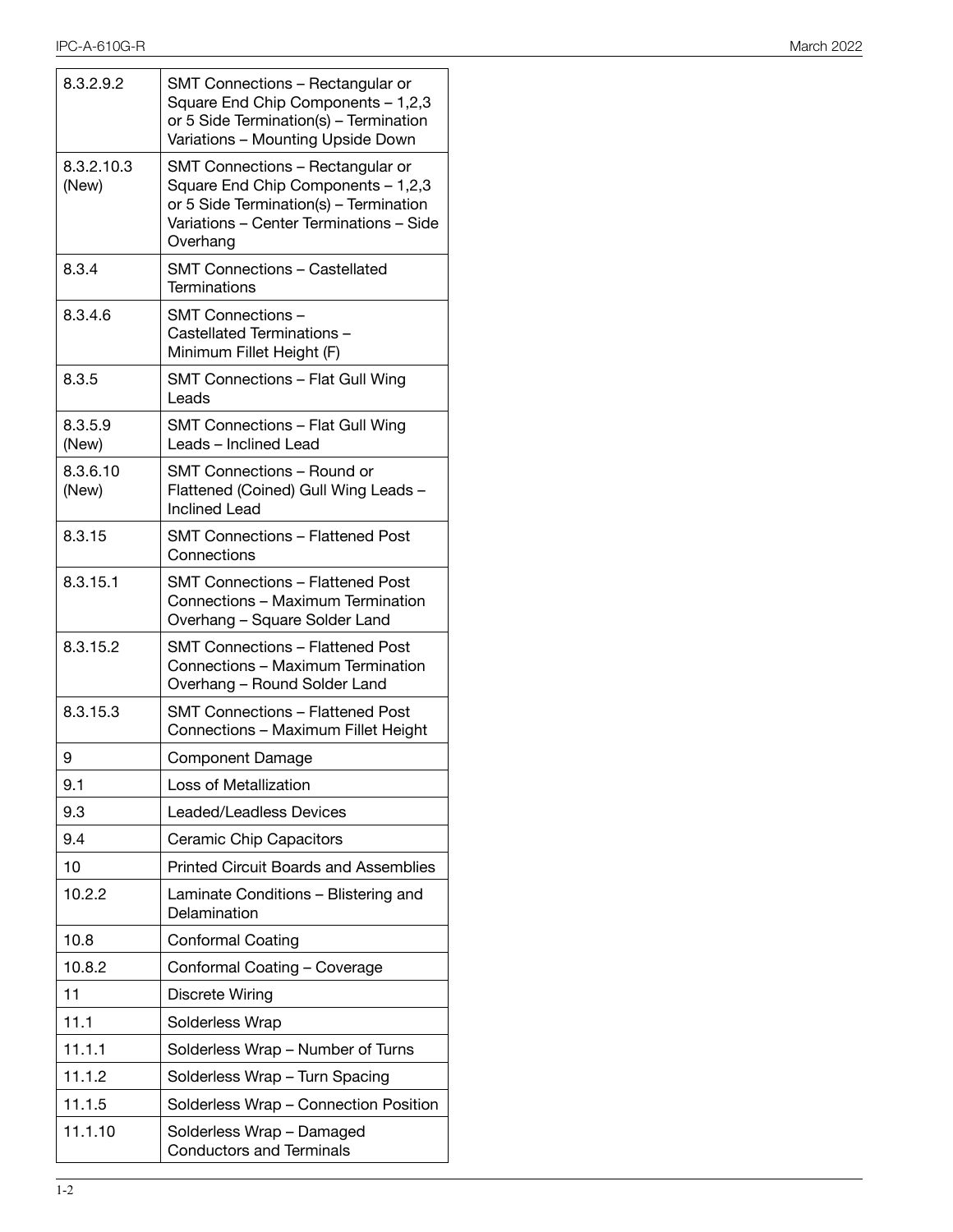## **1 General**

For the purpose of this Addendum, the following topics are addressed in this section.

- **1.1 Scope**
- **1.3 Classification**
- **1.7 Order of Precedence**